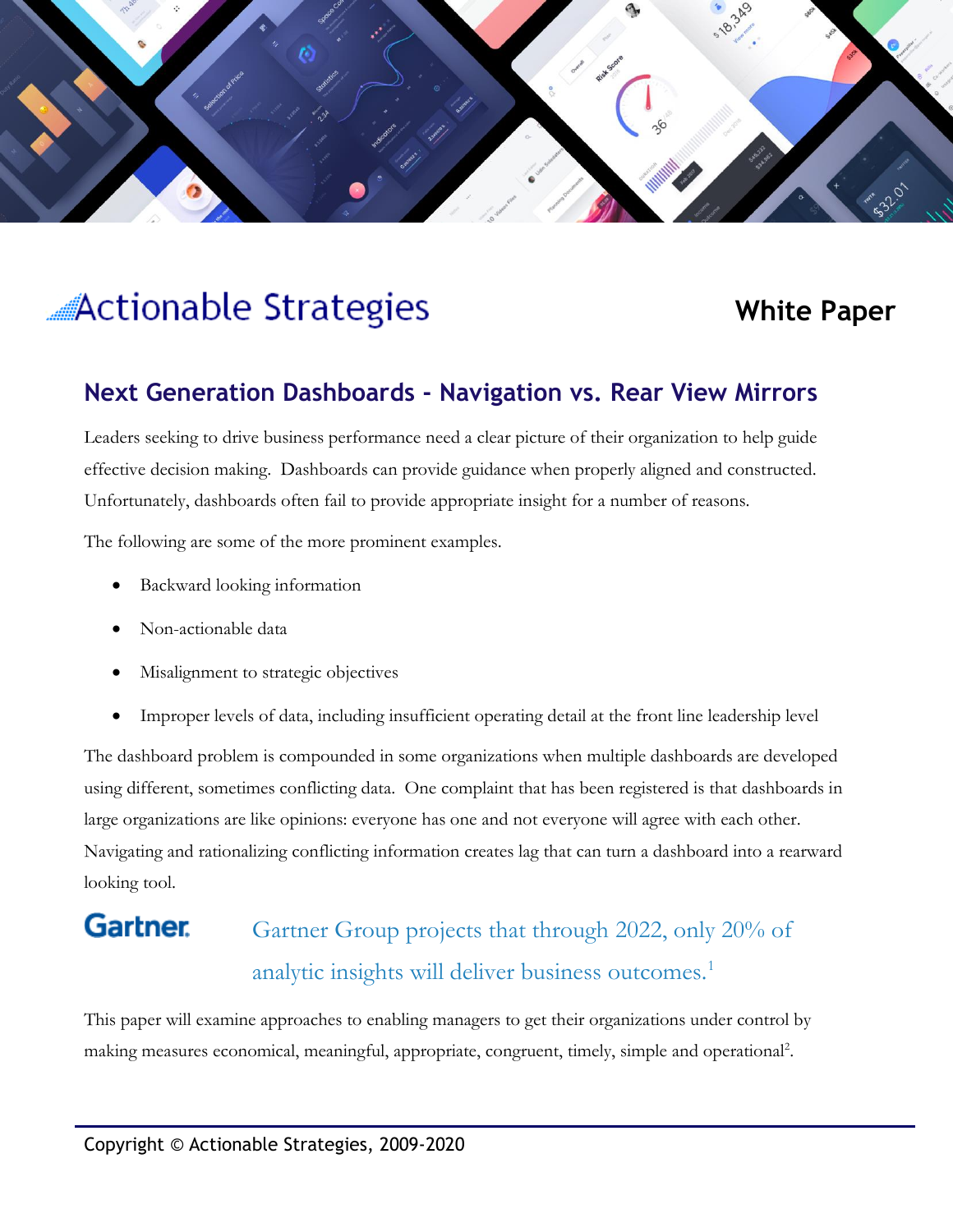# **Meaningful Measures**

It is essential that measures are aligned to key business drivers that impact business performance. There are many reasons that a measure will be meaningful based upon alignment to business strategy and the decision making needs of leaders. The following are examples of measures with longer term strategic value.

#### **Actionable vs. Available**

The initial foray into measurement often entails the packaging of available information. While reporting on available information may yield some useful measurements, it does guarantee such an outcome. It is best to measure what is required as opposed to what you can, as the



measures may not be important to decision making and will more than likely provide a past view of the situation. Enabling action should be the primary goal of dashboard initiatives rather than merely reporting.



One classic example from financial services has been repeated in numerous industries. Operations and IT were tracking system uptime for a business unit. IT was able to track outage time via trouble tickets which identified the user, business unit and resolution time. The aggregate number was close to 100% but key trading systems, which

were not identified in trouble tickets, contributed to virtually all of the downtime. What was required was measurement of uptime for critical systems during trading hours and settlement windows.

## **Periodicity**

Another issue facing those who construct measurement frameworks is periodicity. Periodicity should be familiar to those involved with service or operating level agreements because error rates, throughput and availability are often closely tracked. If the measurement period is too long, signals will be dampened or fail to be provided. Long



measurement periods also make the information historic rather than contemporaneous or even predictive.

The classic outsourcing example is using annual service level agreements. If an organization is operating with a service level of 99.379%, it is at a sigma quality level of 4 (meaning 6,210 defects per million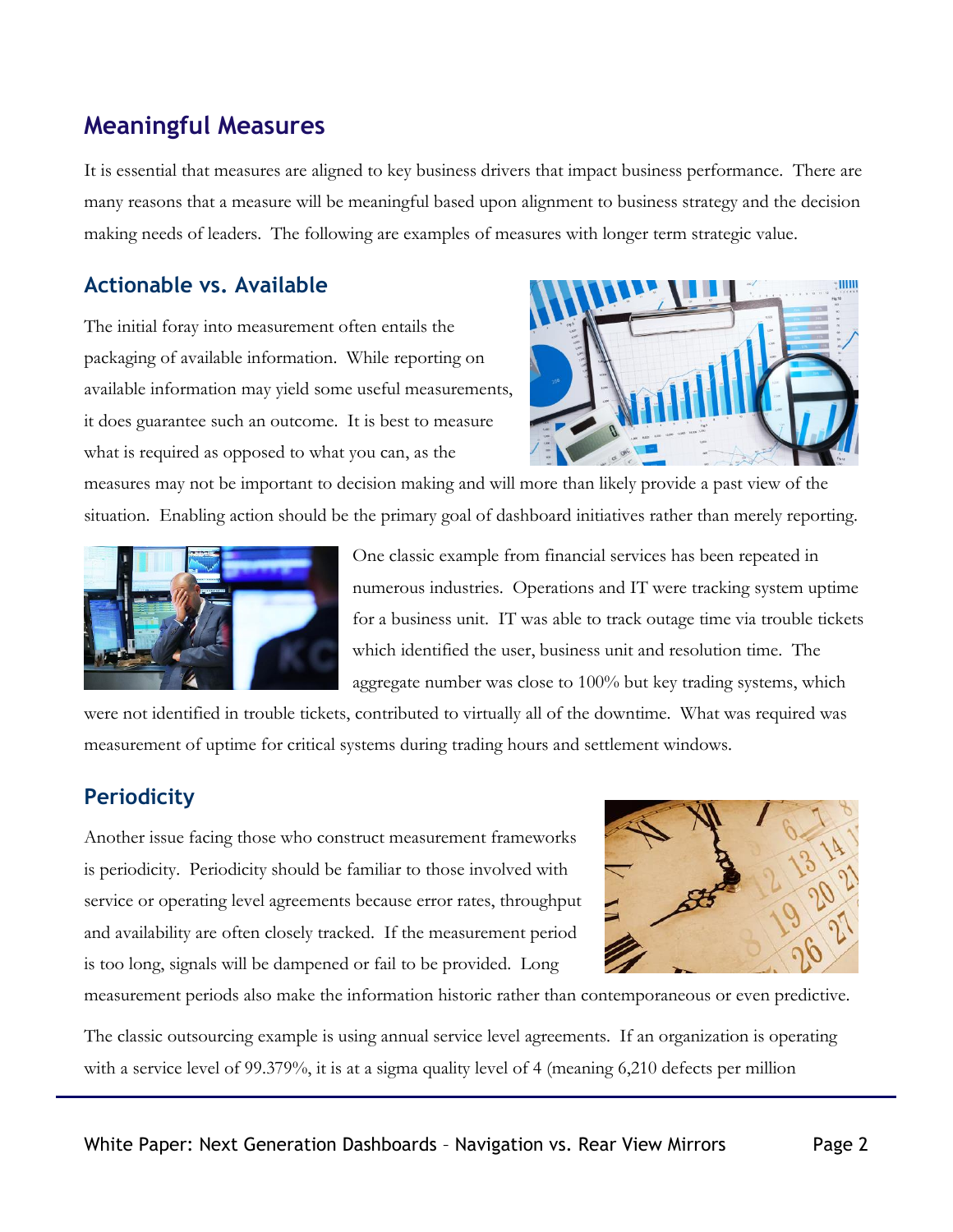opportunities or an error rate of 0.621%). Suppose that the organization can cope with 10 defects per month executing 10,000 transactions per year. On average, the will only see 5 problems per month. However, if the SLA is enforced annually and just one third of the errors are clustered in a month, the organization would be overwhelmed coping with 20 defects. There are numerous anecdotes of companies experiencing call center "meltdowns" and BPO disasters while not breaking a service level agreement.

### **Cyclicality**

Another important element of time relates to the cyclical nature of many industries. In retailing and the feeding supply chains, seasonality usually exhibits a defined pattern. Therefore, measures focused on period-onperiod (e.g., December sales vs. December sales in the



previous year) tend to be more germane. More sophisticated analysis can eventually examine measures in longer cycles such as industry peaks and troughs. For example, airline order books reflect years of buying patterns and are closely tracked in the supply chain affecting both expense and capital decisions.

#### **Units of Measure**

Periodicity focuses on units of time, but units of measure are equally important. Units that are too small will



cause false alarms while units set too large will prevent visibility into issues, again making the dashboard a backward looking tool. The simple example borrowing from freshman statistics is measuring overfill and underfill of containers. One ounce too much or too little in a 55 gallon drum is not nearly as meaningful as overfilling a 12 ounce beer can by an ounce or depriving a freshman of 8% of a can.

Selecting the appropriate unit of measure may require back testing against historic data to ensure that proper signaling occurs. Even the use of constructed data sets can prove valuable. Organizations who look forward should also construct possible future state scenarios to ensure that the proper signals are emitted from dashboards under changing conditions.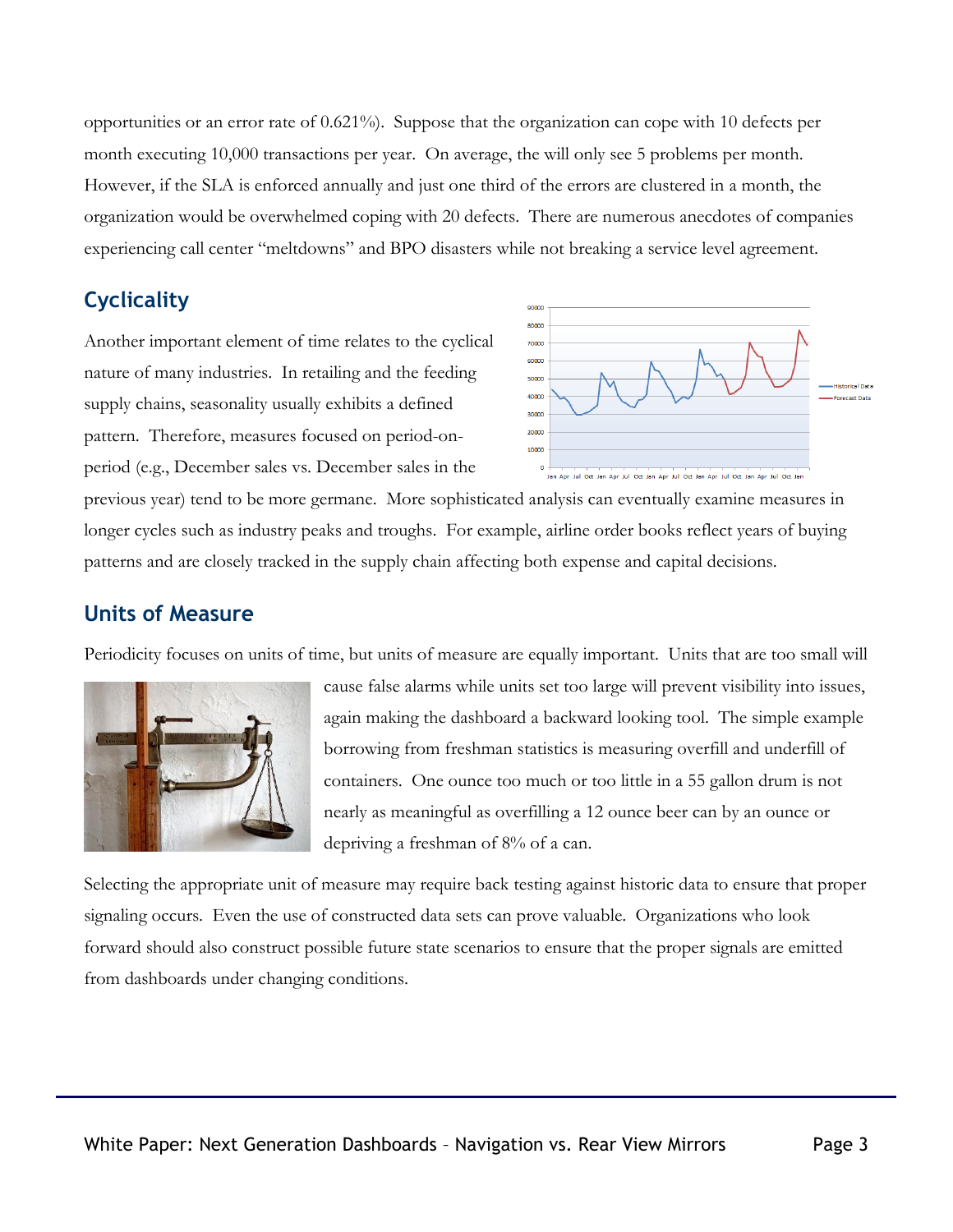#### **Leading Indicators**

Forward looking measures are perhaps the most valuable business tool available. Actionable measures that provide sufficient time to respond and effect change prior to a significant event can be an impactful competitive advantage. An excellent example is the proprietary risk models of



#### **Rate of Change**

For leaders focused on longer term performance, the rate of change is often more important than absolute measures. Examining percent change (remembering the importance of periodicity) is one way to enable more strategic analysis. Classic examples across all industries are sales and earnings growth. These measures are particularly relevant in publicly traded companies where analysts look not only for sustained profitability but also for continued growth, whether organic or via acquisition.

## **Time Series vs. Snapshots**

Rate of change can provide an indicator of performance in the recent past. The next level of sophistication involves creating forward looking measures with longer horizons. Using time series analysis, leaders can be alerted to trends, changes in momentum and potential future events. Providing predictive models requires effort in analysis, access to appropriate data and processes that are under control (thus emitting meaningful data). The results of predictive models can



provide a level of agility that would otherwise be impossible looking backward.

Another critical dimension of predictive models is the use of correlation. By understanding the interrelationship between measures, analysts can help leaders determine cause and effect from both exogenous factors as well as those decisions that can directly impact results. It should be noted that while

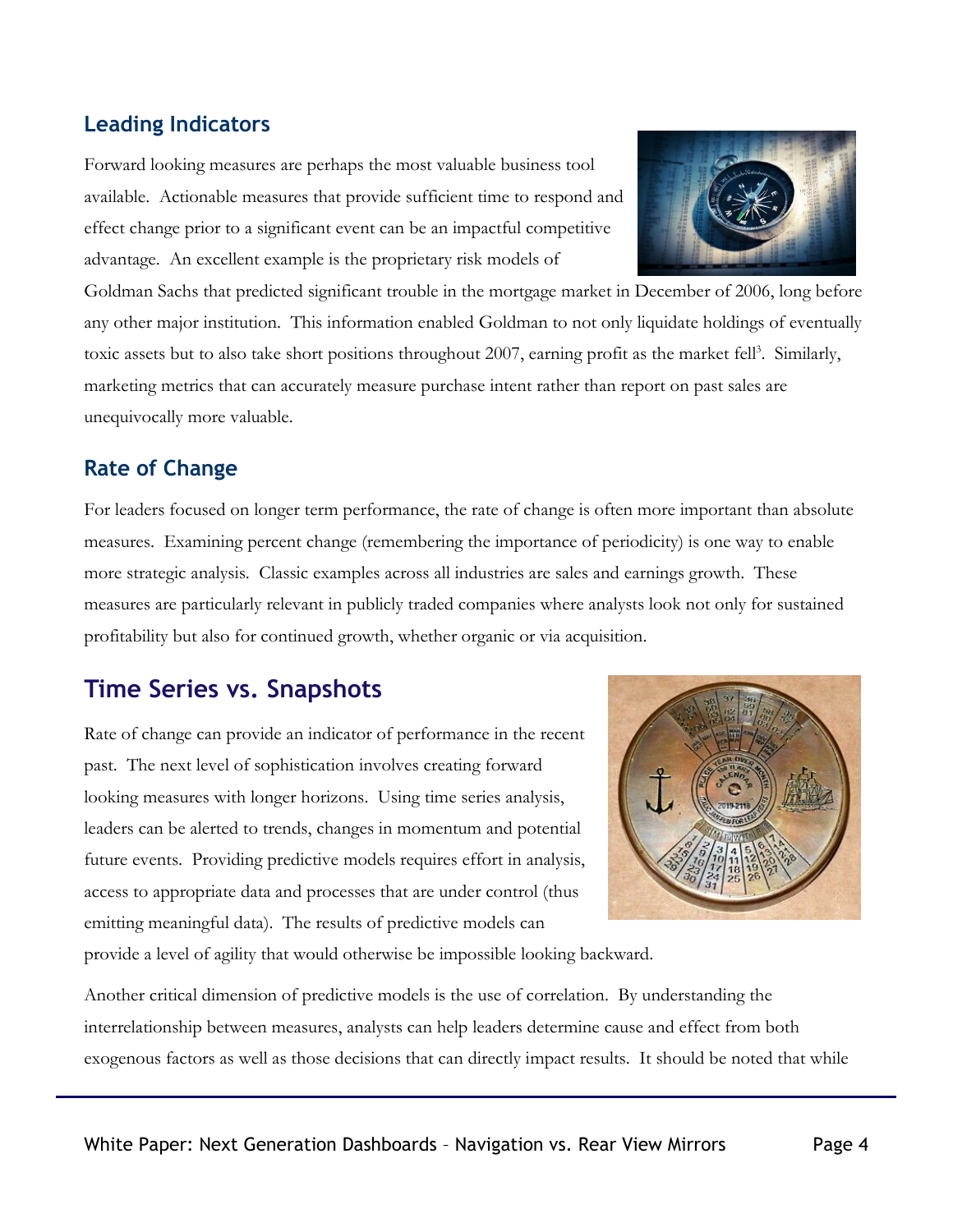correlation analysis can indicate impactful measures, there are often many other correlated factors and some that are not directly observable via measurement.

Temporal offsets are a more sophisticated use of predictive models. By understanding the difference in time between interlinked processes, analysts can provide actionable insight into the future for leaders. One interesting example came from a hedge fund that profited from the fortunes and woes of a particular cardboard box company. The hedge fund predicted future sales based on the order book of the top customer of the box company which was a large computer manufacturer that dramatically influenced revenue derived from boxes for PCs, monitors and the components shipped with the PCs. The hedge fund consistently profited from upturns and downturns by knowing in advance what would be moved through distribution.

# **Focused Metrics**

The initial temptation when building a first generation dashboard is to provide as many measures as possible to provide a complete set of information. Evaluating a plethora of sometimes



conflicting data points is actually a hindrance to effective decision

making in addition to being costly. One particularly pointed example is a supermarket chain that gathered 340 million different data points every week but was only able to sift through 20% of the data<sup>4</sup>.

Focusing on a smaller number of indicators provokes the discussion and analysis of needed actions as opposed to deciphering what the data really means. Suggestions have been made that the optimal range of metrics is between five and nine at any given level of management<sup>5</sup>.

To achieve focus, organizations must build initial consensus on the appropriate metrics. The following is a basic roadmap for achieving consensus.

**Align to strategy**: Confirm the key strategic drivers and what results constitute success

**Define measures**: Define how success is measured with specific metrics

**Map flow**: Determine how the data will roll up to the metrics; this also provides drill down data to enable exploration by the next level of leadership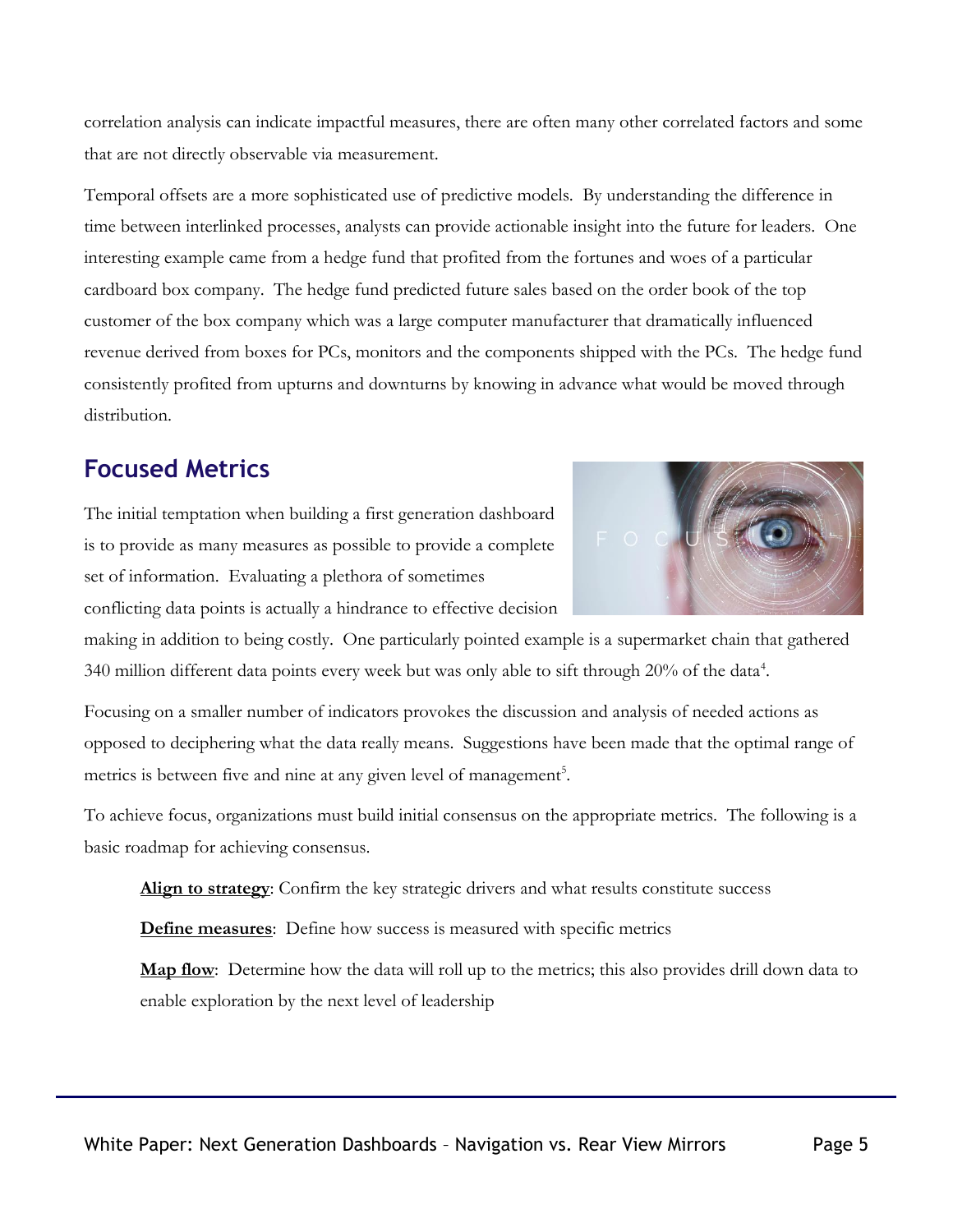## **Customer Measures**

Customer measures are obviously important as they are the focal point of most organizations. Selecting appropriate measures to make appropriate decisions regarding customers is therefore critical. Much effort has been expended in this area for good reason. As an illustration, 68% of key leaders who are responsible for customers will not embrace new strategies such as social networking without proven metrics<sup>6</sup>.



#### **Beyond Customer Satisfaction**

Basic approaches focus on customer satisfaction because that measure is easy to gather and also to impact in addition to making intuitive sense. Firms in highly competitive markets, such as cellular service providers, also focus on non-customers or departing customers due to high customer acquisition costs and significant efforts in creating strategies for lock-in. Both are useful measures but focus on different drivers: activities to perpetuate because they drive satisfaction and those activities to change in order to improve.

## **The Right Customers**

Numerous measures provide a gauge for whether the right customers are being pursued and also retained. These are important and may shift with strategy. However, some data may be difficult to gather but this should be viewed as a means to attaining a competitive edge. Examples include the following:

- Customer profitability
- Customer loyalty
- "Lifetime" revenue and profitability
- Influencers (likely to attract other customers)
- Growth prospects (potential for greater future revenue)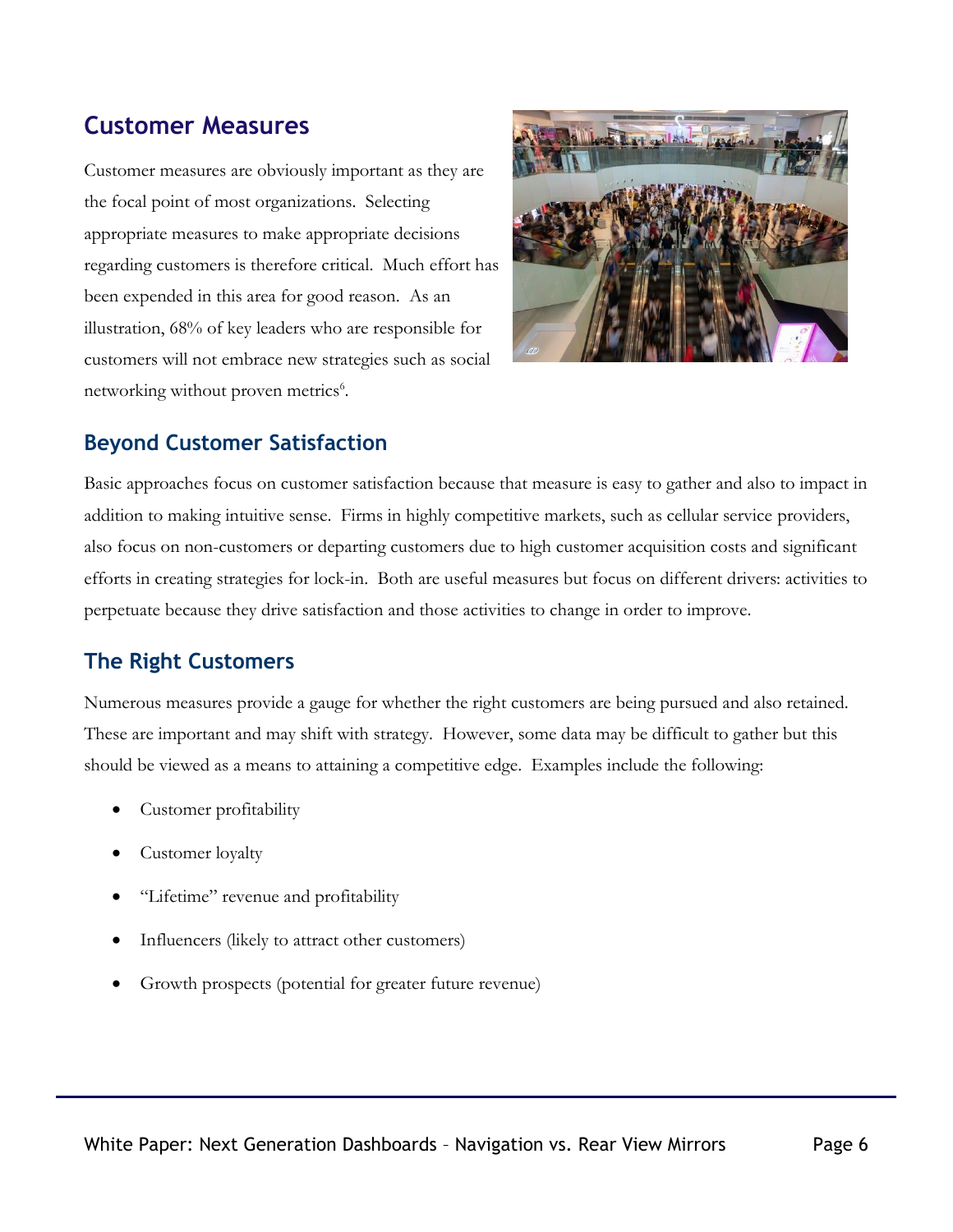Internal customers should be viewed with the same eye towards importance. Great customers can be tremendous internal advocates. Unhappy customers can drain away precious resources which should provide an indicator that there are issues in service delivery or alignment.

#### **In Customer Terms**

Internal measures are important but are only a portion of the entire value chain. When possible, using customer focused measures can be more enlightening. The classic example is GE's wing-to-wing concept unearthed during a Six Sigma project at GE Aircraft. Driving down repair time was identified as a critical measure to enable customers to attain more revenue through less downtime, but efforts to decrease repair time did not appear to work. With investigation, it was found that even with decreased repair time, aircraft engines still waited for transportation back to the customer resulting in no net gain *in their terms*. The measure was evolved to "wing-to-wing" – the time an engine spent between being removed from the wing and subsequently reattached. Driving the new measure then led to the expected improvement in customer satisfaction.

## **Published Priorities**

Publishing priorities focuses organizational attention and energies on those measures that are important. Aligning compensation to measures further reinforces the desired behaviors. However, it is important to consider the impact of driving certain metrics. For example, a singular focus on driving down average handle time in a call center will inevitably lead to customer service reps rushing to end calls rather than delivering excellent service.

Optimizing the value chain can produce dramatic and measureable bottom line results. Aligning incentives to specific and achievable goals can drive individual performance increases of 22% with team performance increases as high as  $44\%$ <sup>7</sup>.

# **Benchmarks**

Comparative measures provide deeper insight into strategic performance. Organizations should not only benchmark against internal measures but also against competitors and the broader market. Relative